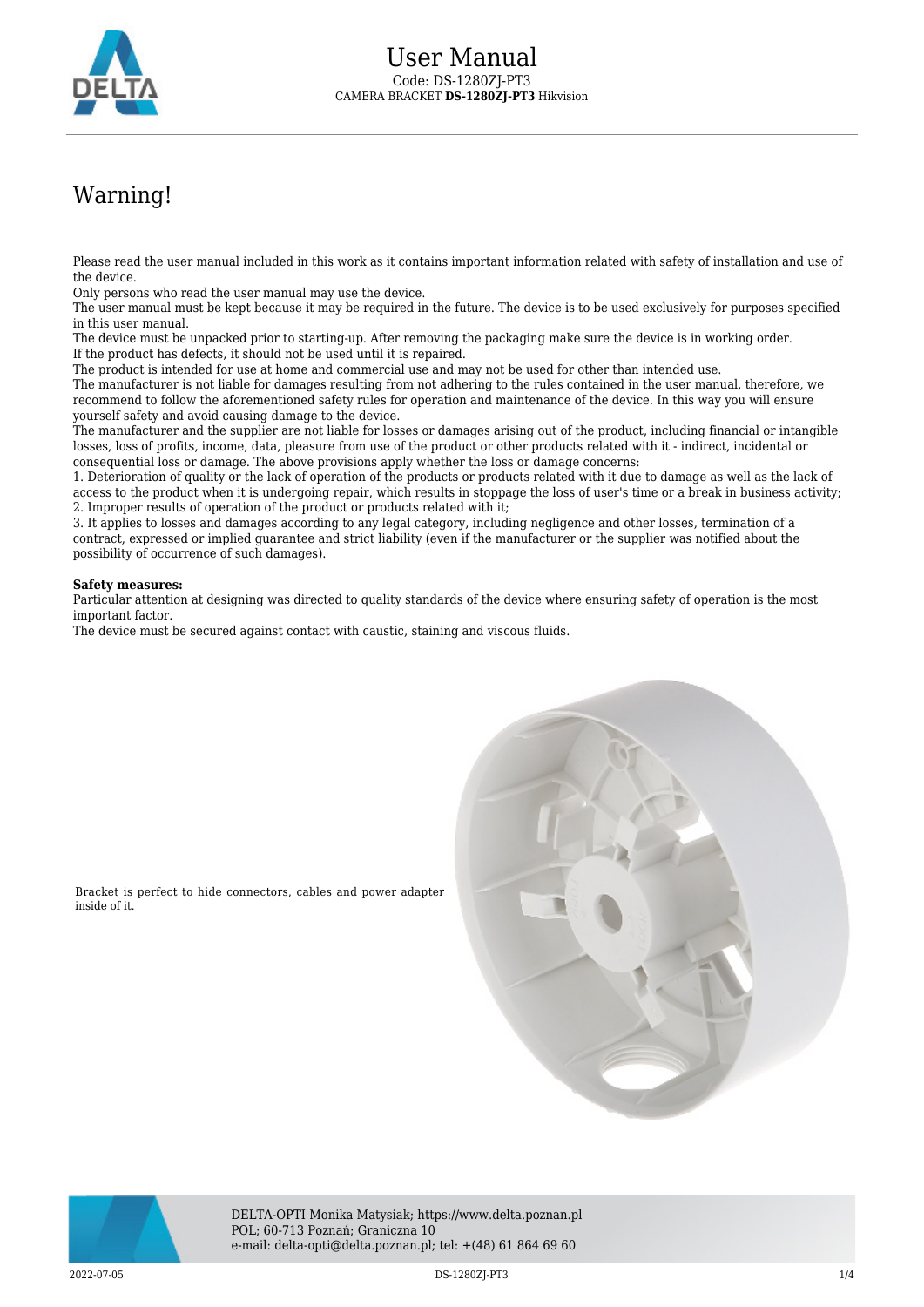

## User Manual Code: DS-1280ZJ-PT3 CAMERA BRACKET **DS-1280ZJ-PT3** Hikvision

| Neck diameter:                  | Ø 120 mm      |
|---------------------------------|---------------|
| Suitable for cameras:           | Hikvision     |
| Material:                       | Plastic       |
| Color:                          | White         |
| Distance from mounting surface: | 41 mm         |
| Weight:                         | 0.09 kg       |
| Dimensions:                     | Ø 120 x 41 mm |
| Manufacturer / Brand:           | Hikvision     |
| SAP Code:                       | 302700681     |
| Guarantee:                      | 3 years       |

Wall mounting side view:



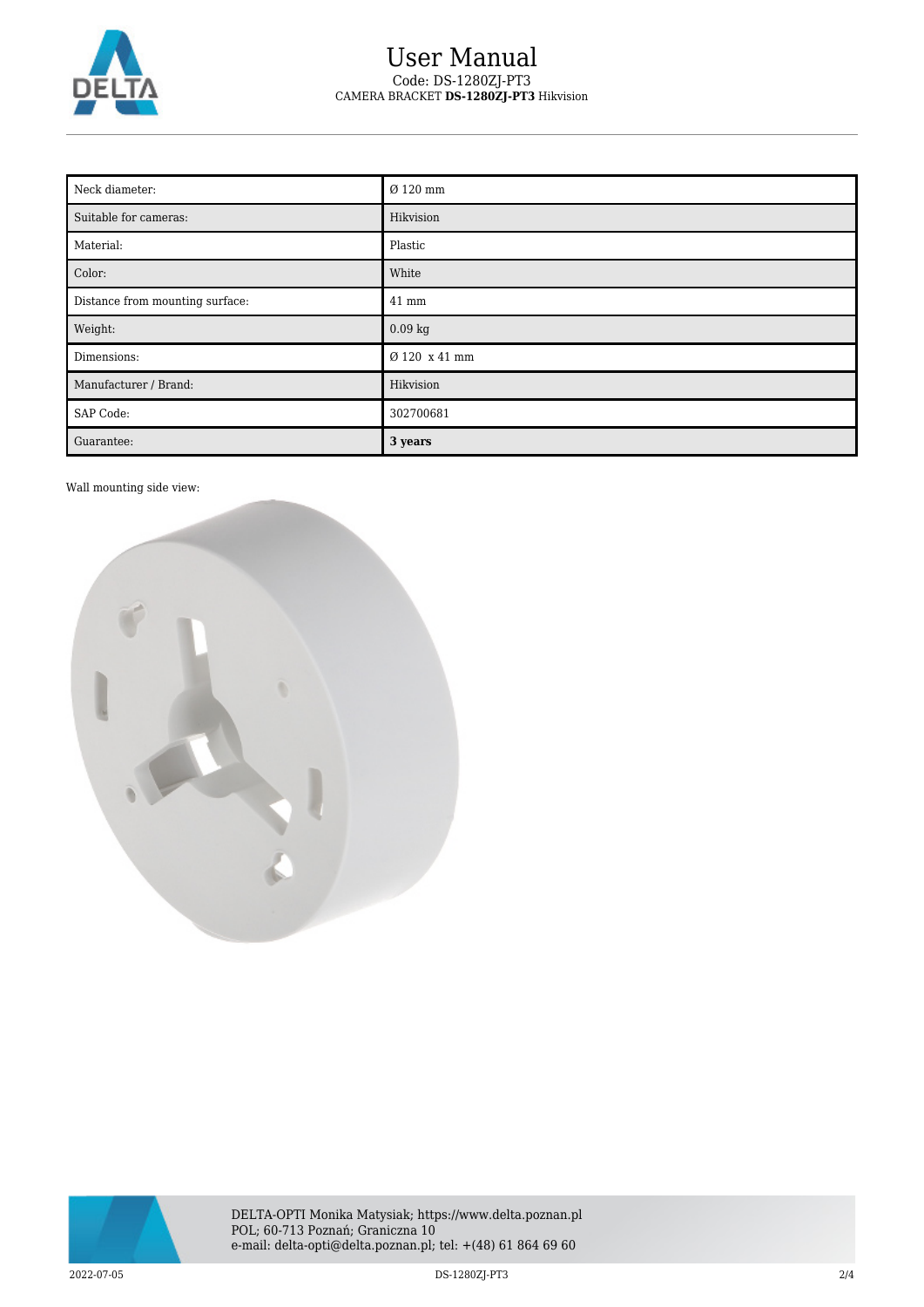



Camera mounting side view:



Side view:



DELTA-OPTI Monika Matysiak; https://www.delta.poznan.pl POL; 60-713 Poznań; Graniczna 10 e-mail: delta-opti@delta.poznan.pl; tel: +(48) 61 864 69 60

2022-07-05 DS-1280ZJ-PT3 3/4